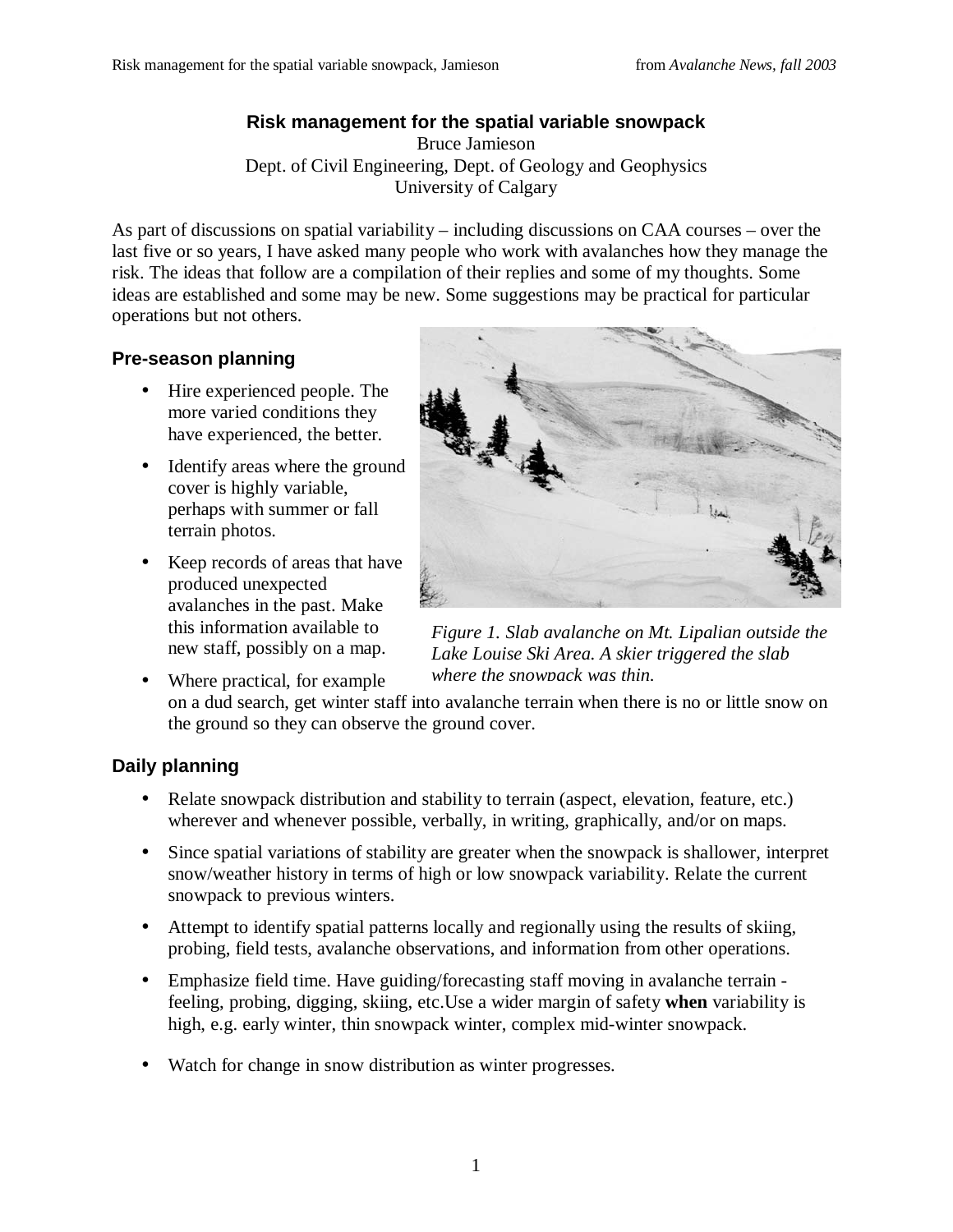- When and where the snowpack is especially variable, interpret the results of individual snowpack tests and profiles with reduced confidence.
- Make a plan for focused (but limited) field observations. This plan can arise from knowledge gaps identified during the forecasting process (e.g. checklist).
- Make time to analyze the observations and information from other operations.

# **Travel and field work**

- Ski a lot, probe a lot, test the snowpack. Discuss what you find. Attempt to identify spatial patterns in stability, then verify the suspected patterns where and when practical. Observe profiles and tests where snowpack properties appear average. Supplement these with profiles and tests where snowpack is not average. Some areas of thinner than average snowpack exhibit below average stability.
- Use a wider margin of safety *when* variability is high, e.g. early winter, thin snowpack winter, complex mid-winter snowpack.
- Use a wider margin of safety *where* variability is high e.g. cross-loaded slopes, boulder field, moraine, buried crusts – recognizing that the stability of late season crusts can vary with subtle aspect changes.
- Where variability is high and risk is low (e.g. boulder field on non-avalanche slope), observe the variability by skiing and probing.
- Where variability is high and risk is high (e.g. boulder field at toe of avalanche slope), avoid the slope or use explosives if practical.
- Manage the group or team to minimize triggering from less stable areas, e.g. areas of thin snowpack, or areas of high variability.
- Explosive testing, try a variety of placements: air, over rocks, thick areas, toe of slope, etc.
- Be aware that even subtle spatial variations in snowpack properties can have affect important effects on stability.
- Stop and visualize snow distribution from a safe place such as the top of a run.
- Use a digital camera to photograph avalanches, unexpected snow distribution, etc. for discussion with other employees.
- Avoid known problem areas
- Make time to analyze the observations.
- Communicate unexpected observations with others who work in the area. Most profiles and snowpack tests are indicative of average snowpack properties, but the usually elusive areas of minimum stability are important for decision-making. An understanding of the variability will help estimation of minimum stability from indications of average stability.